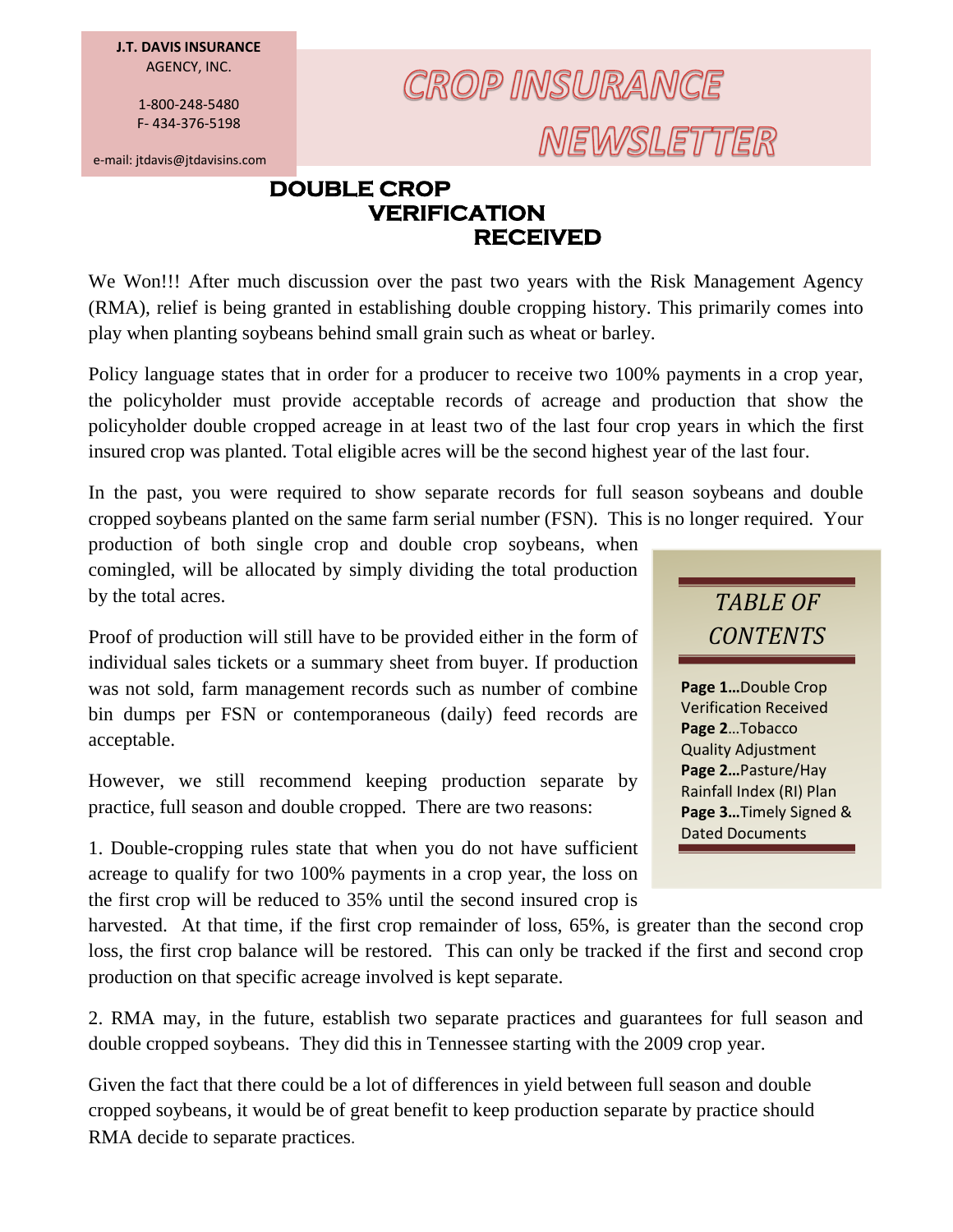

**Risk Management Agency** (RMA) has issued guidelines to be used for QA by the companies for the 2011 crop year.

**Attachment 1** is RMA's guideline categorized by USDA grades.

**Attachment 2** is a table by North Carolina State University which converts USDA grade to company buying grade.

The process will work the same way for burley and dark tobacco although we do not have conversion at this time.

As an example, a B46 USDA grade converts to a B6 company grade. A B6 company grade falls into a factor category 4 which applies a value calculated at 60% of price election  $(\$1.60).$ 

*Ex: \$1.60 x .60=.96 value to count for a B46*

Should you have any question regarding QA give us a call at:

**1-800-248-5480**



RI plan of insurance was introduced in Virginia in 2010.

The program in its first year, 2010, insured 18,853 acres. In 2011, acreage insured increased to 51,008 acres.

Since inception of the program in 2007, the program has paid nationally \$234,258,768. This is proof the program works.

A **PRF Fact Sheet** is included which gives a brief overview of the program.

January-February and February-March interval results are in for 2011. Both intervals triggered losses on 35 policies. Losses paid in January and February was paid at a 54% average loss. Losses paid in February-March were paid at a 10% average loss.

Results for other intervals are not available at this time as there is a 60 day lag time upon completion of an interval.

If you are interested in enrolling in this program for the 2012 crop year, you must do so before **sales closing, September 30th, 2011**. Insureds currently enrolled are automatically rolled over into the next year unless you cancel in writing before sales closing.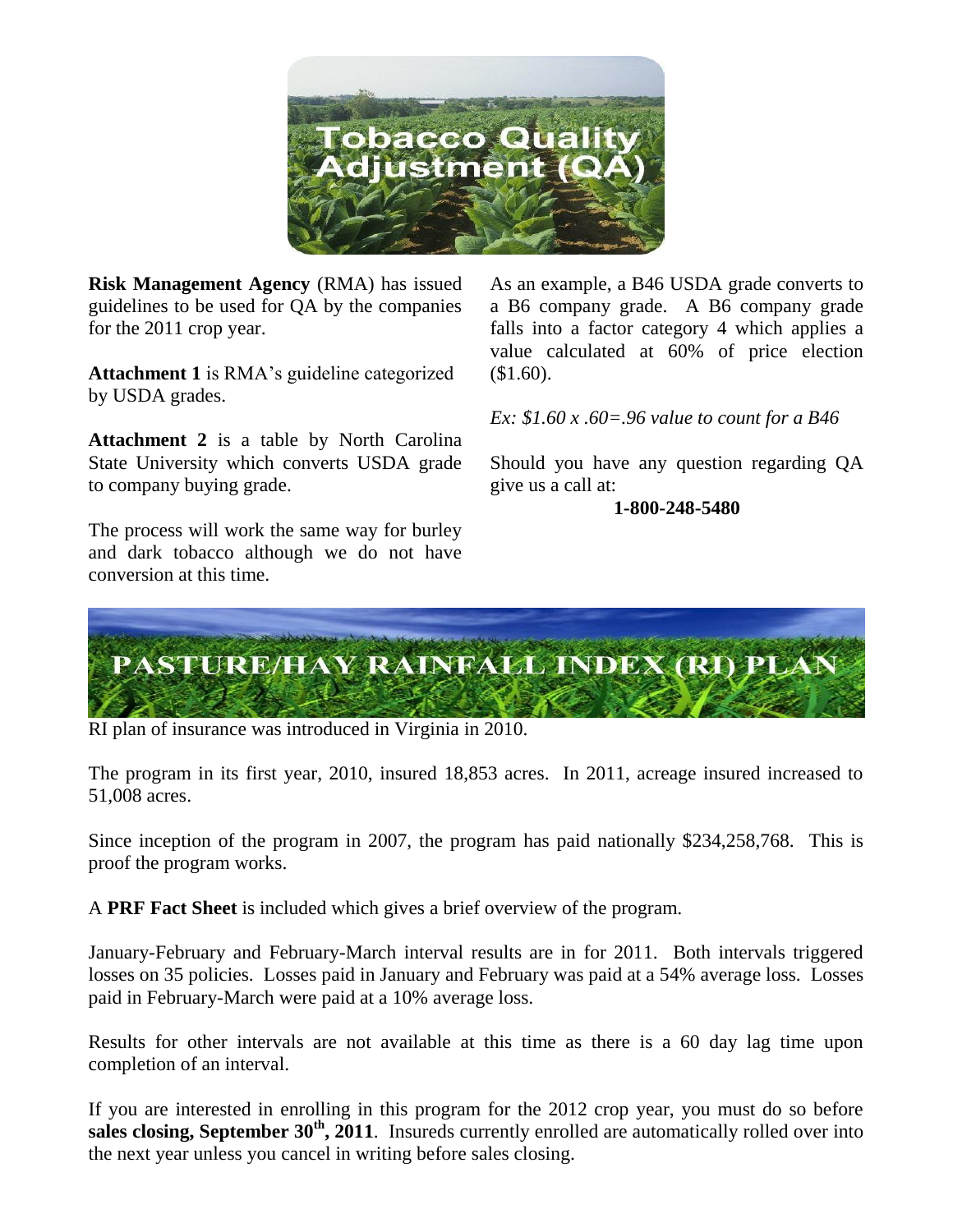

## **TIMELY SIGNED & DATED DOCUMENTS**

The new Standard Reinsurance Agreements (SRA) between the companies and Risk Management Agency (RMA) specifically addresses the issue of timely signed documents.

Coverage could be denied if requirements are not met.

Return documents sent to you for signature as soon as you receive them. Outside envelope will be stamped DATED MATERIAL OPEN IMMEDIATELY and a return envelope will be included for your **prompt return** of the enclosed documents.

Thank you for your assistance in this matter.



## **Newsletter Access**

In the future, if you want to receive our newsletter electronically, let us know by sending your e-mail address to [scole@jtdavisins.com.](mailto:scole@jtdavisins.com)

You may also access current and prior newsletters on our web site.